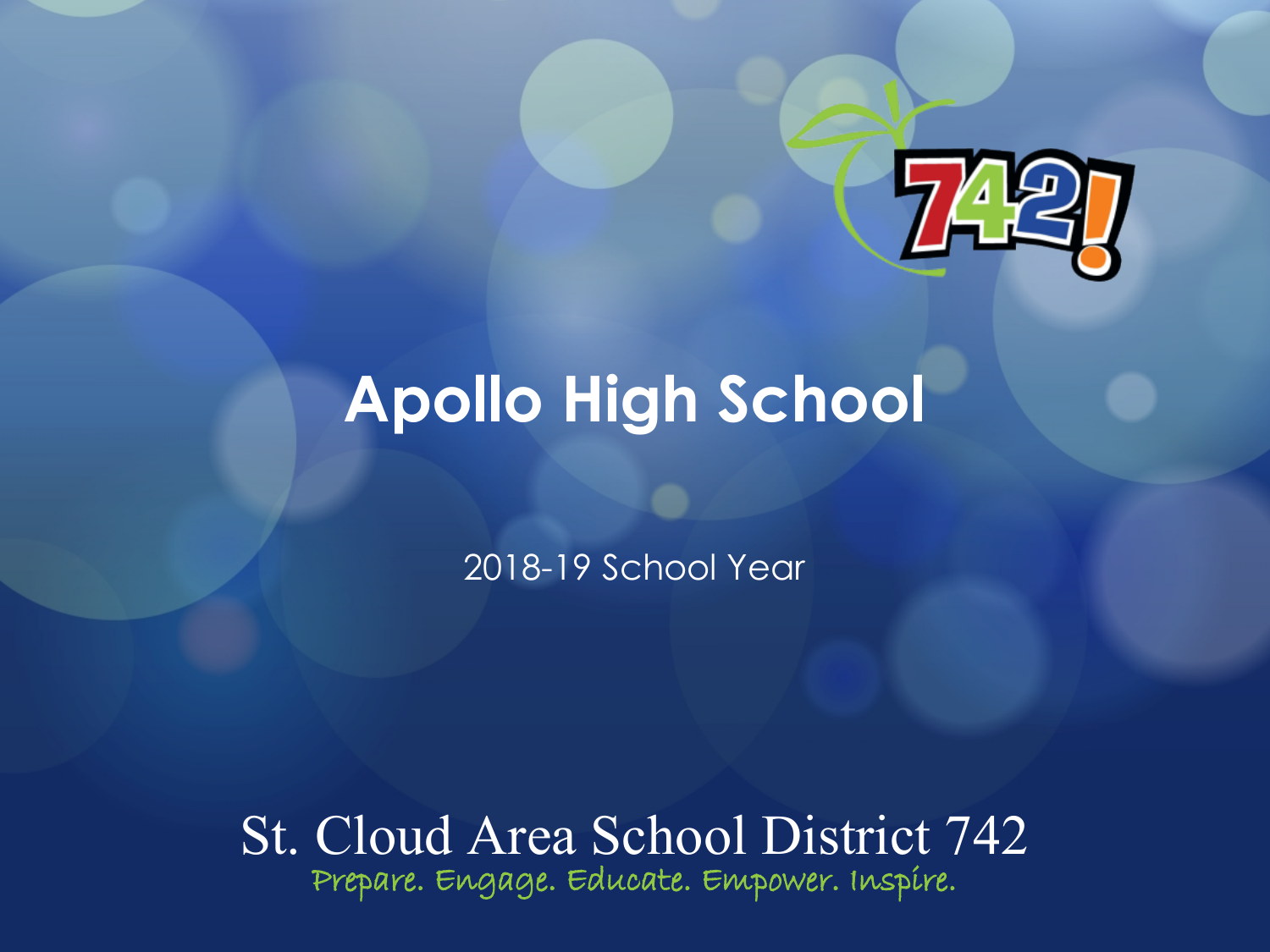# **2018-19 Demographics**

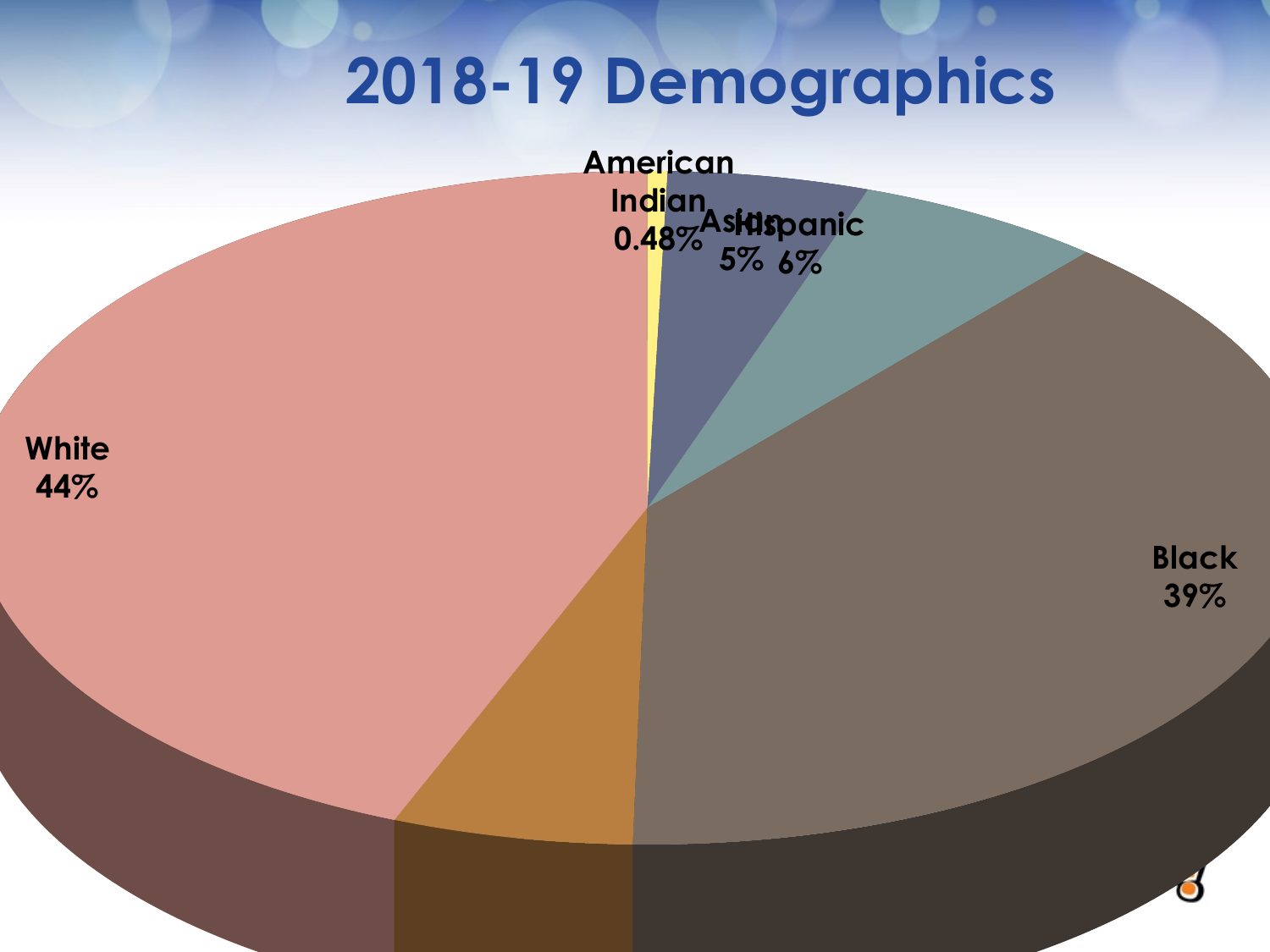### **Demographic Trends**

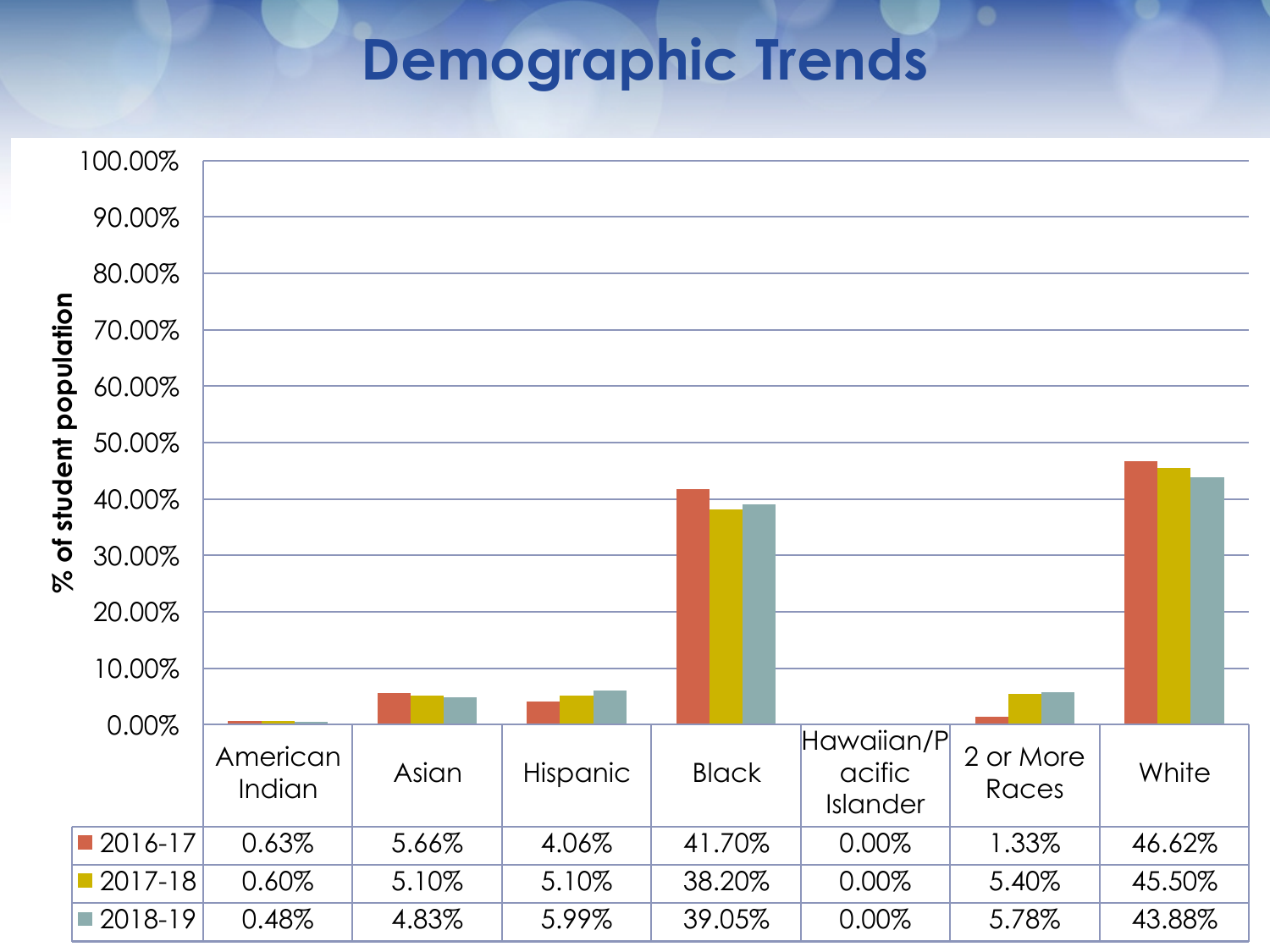### **Free & Reduced Price Lunch Trends**

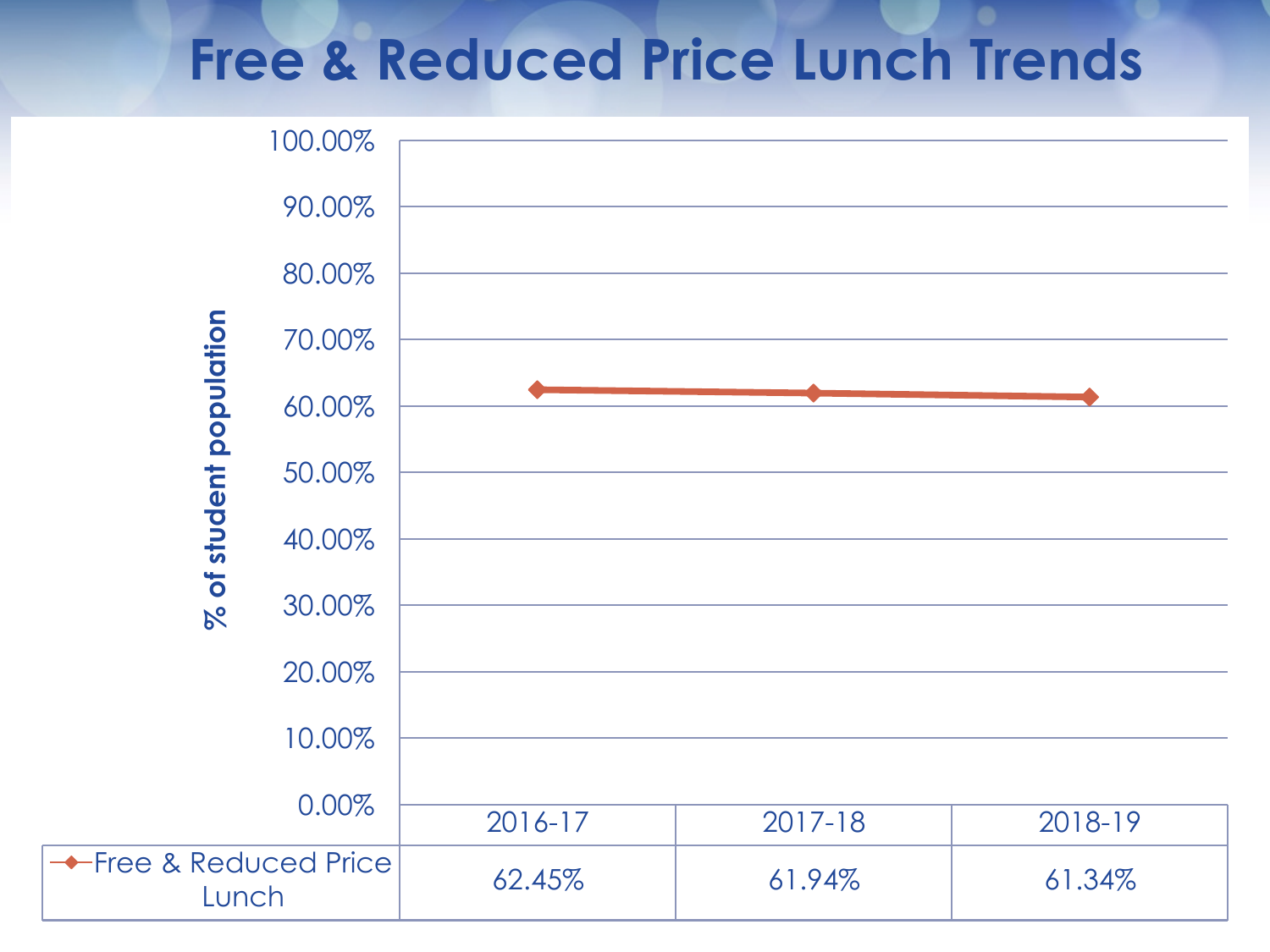## **Special Education Trends**

|                          | 100.00% |         |         |         |
|--------------------------|---------|---------|---------|---------|
| % of student population  |         |         |         |         |
|                          | 90.00%  |         |         |         |
|                          | 80.00%  |         |         |         |
|                          | 70.00%  |         |         |         |
|                          | 60.00%  |         |         |         |
|                          | 50.00%  |         |         |         |
|                          | 40.00%  |         |         |         |
|                          | 30.00%  |         |         |         |
|                          | 20.00%  |         |         |         |
|                          | 10.00%  |         |         |         |
|                          | 0.00%   | 2016-17 | 2017-18 | 2018-19 |
| <b>Special Education</b> |         | 15.94%  | 16.70%  | 18.00%  |
|                          |         |         |         |         |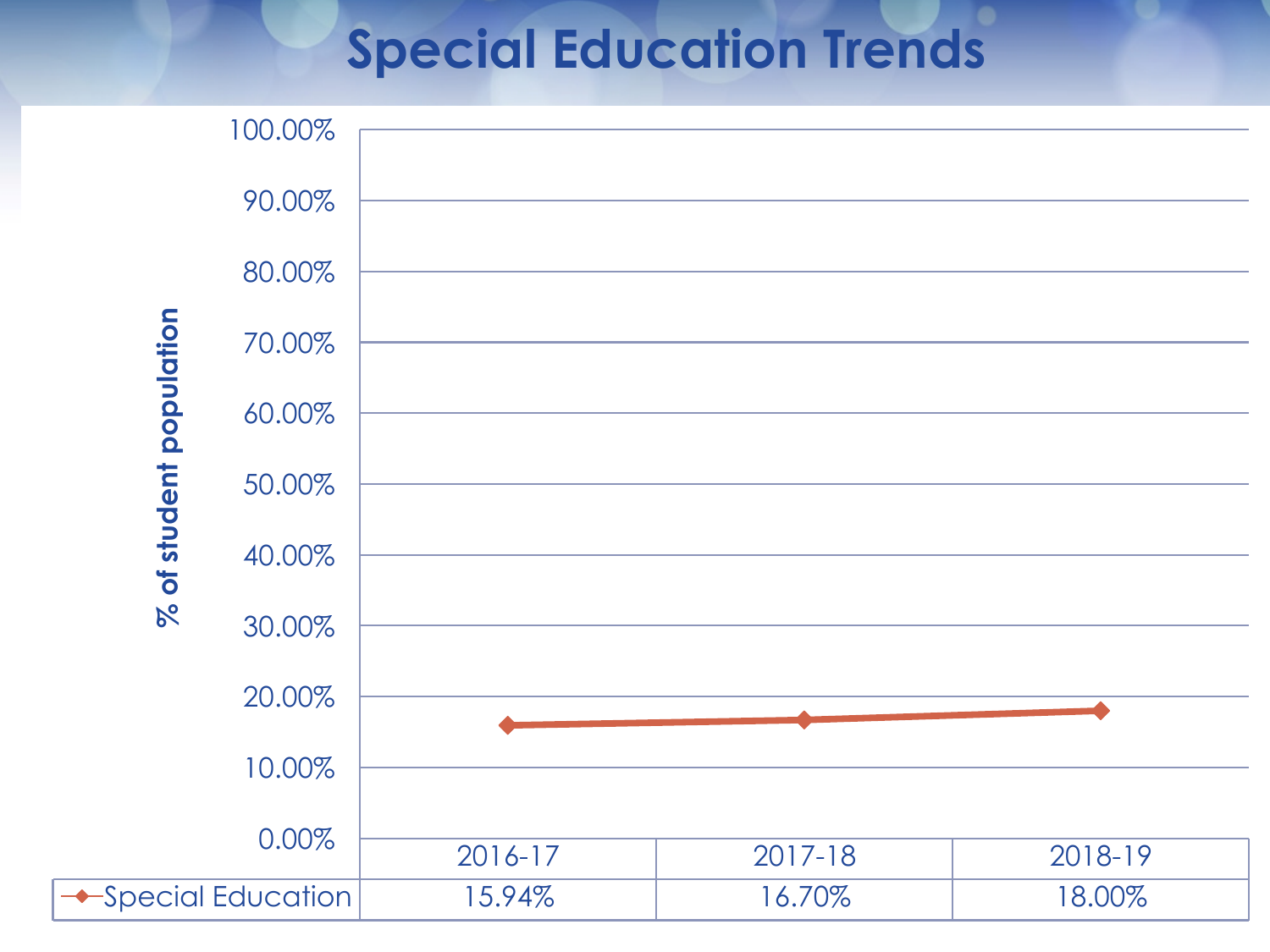### **English Learner Trends**

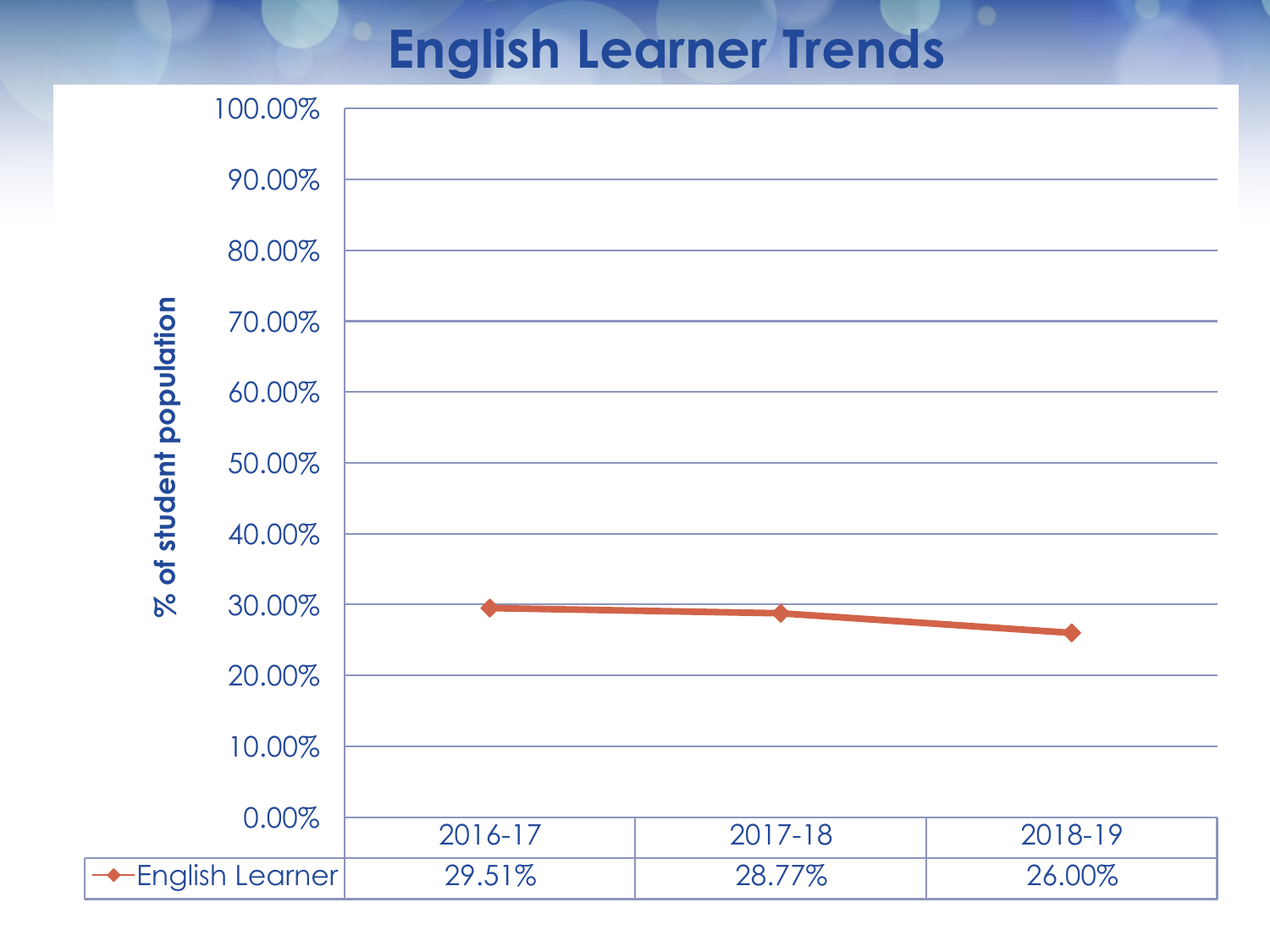# **93.47% Attendance**



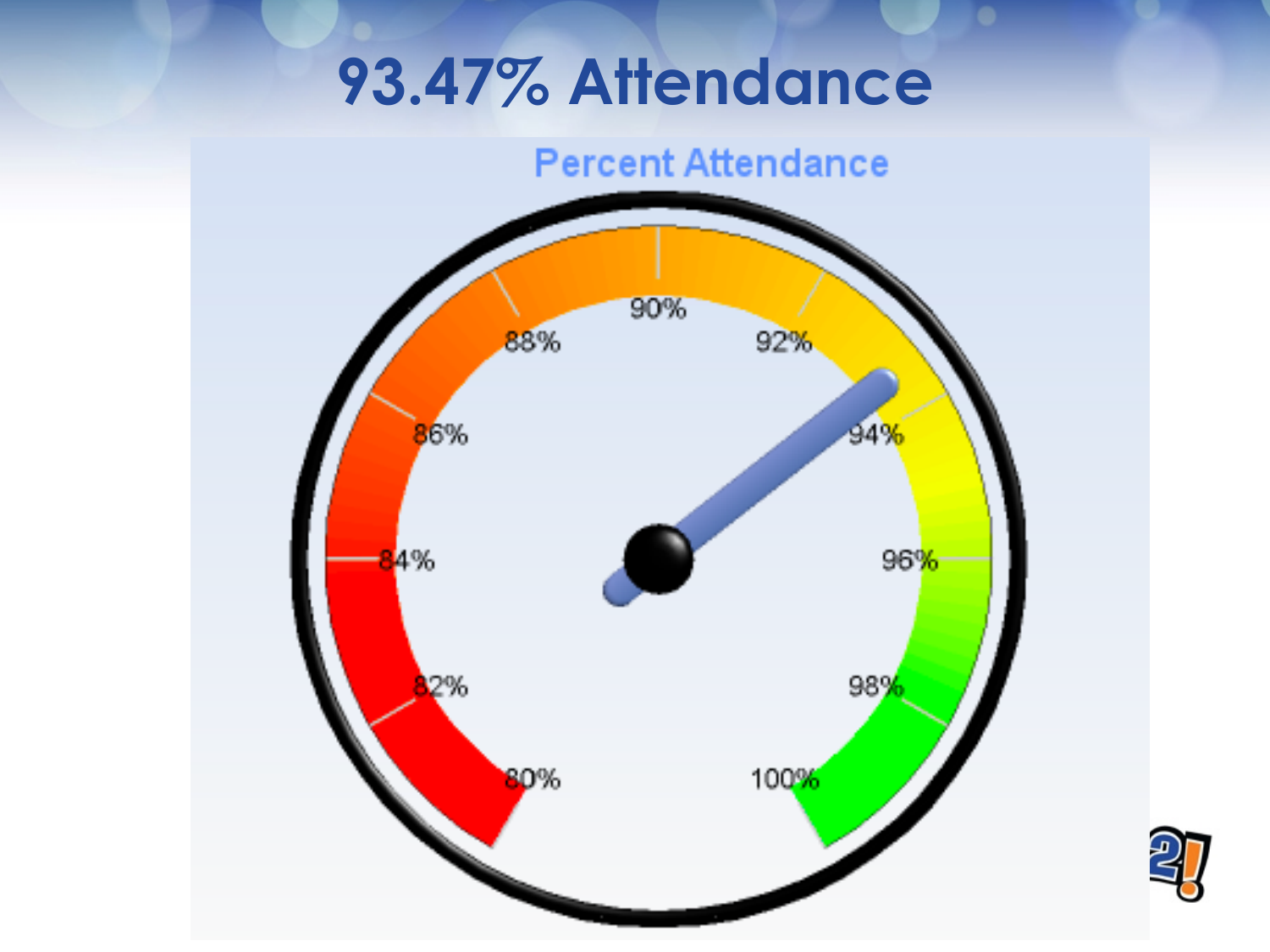# **PBIS DATA**

#### **2018-19: Percentage of Students in Each Zone of Major Office Discipline Referrals**

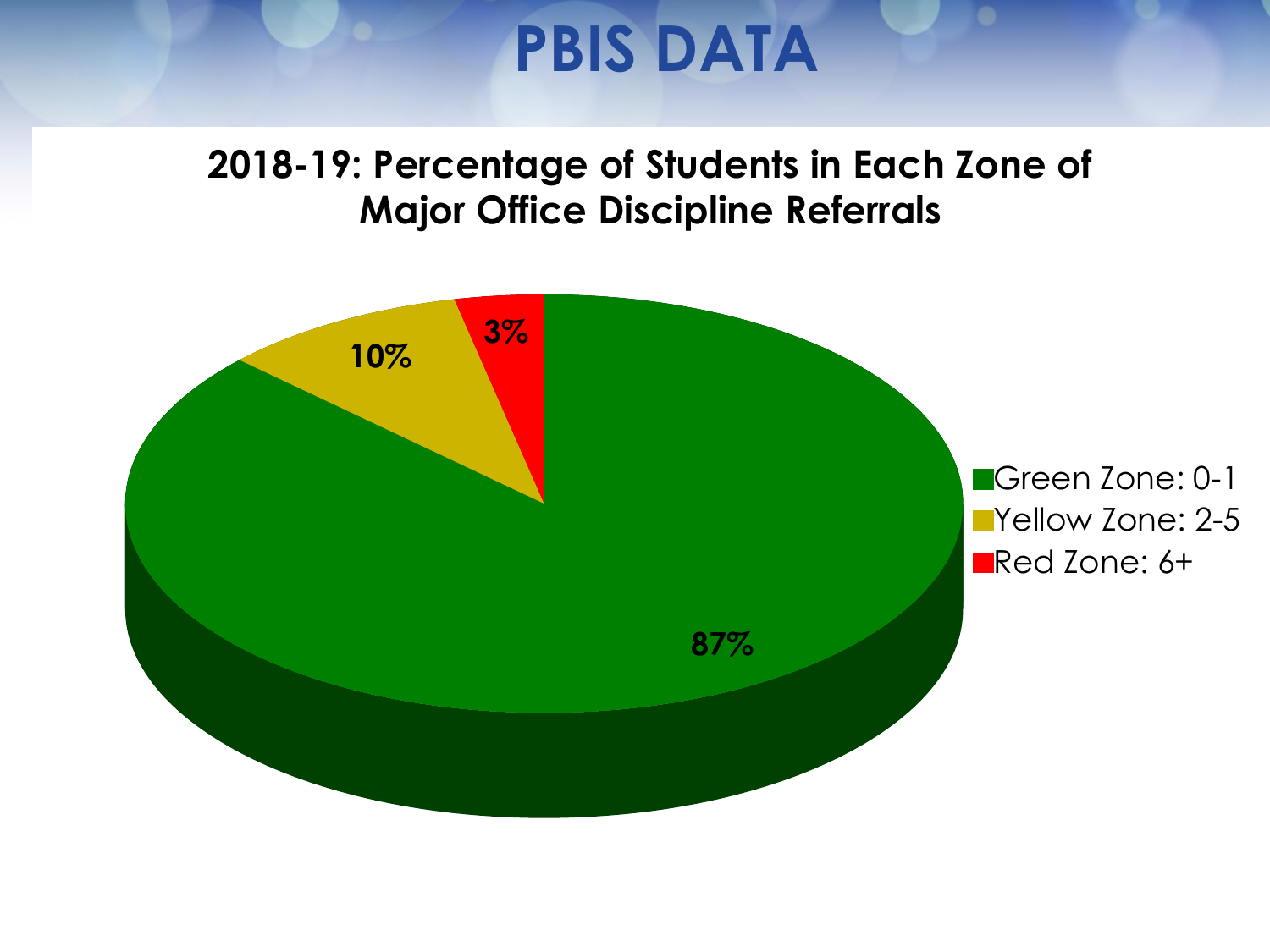### **STAR DATA**

#### **2017-18 Fall to Spring STAR Math SGP Results**

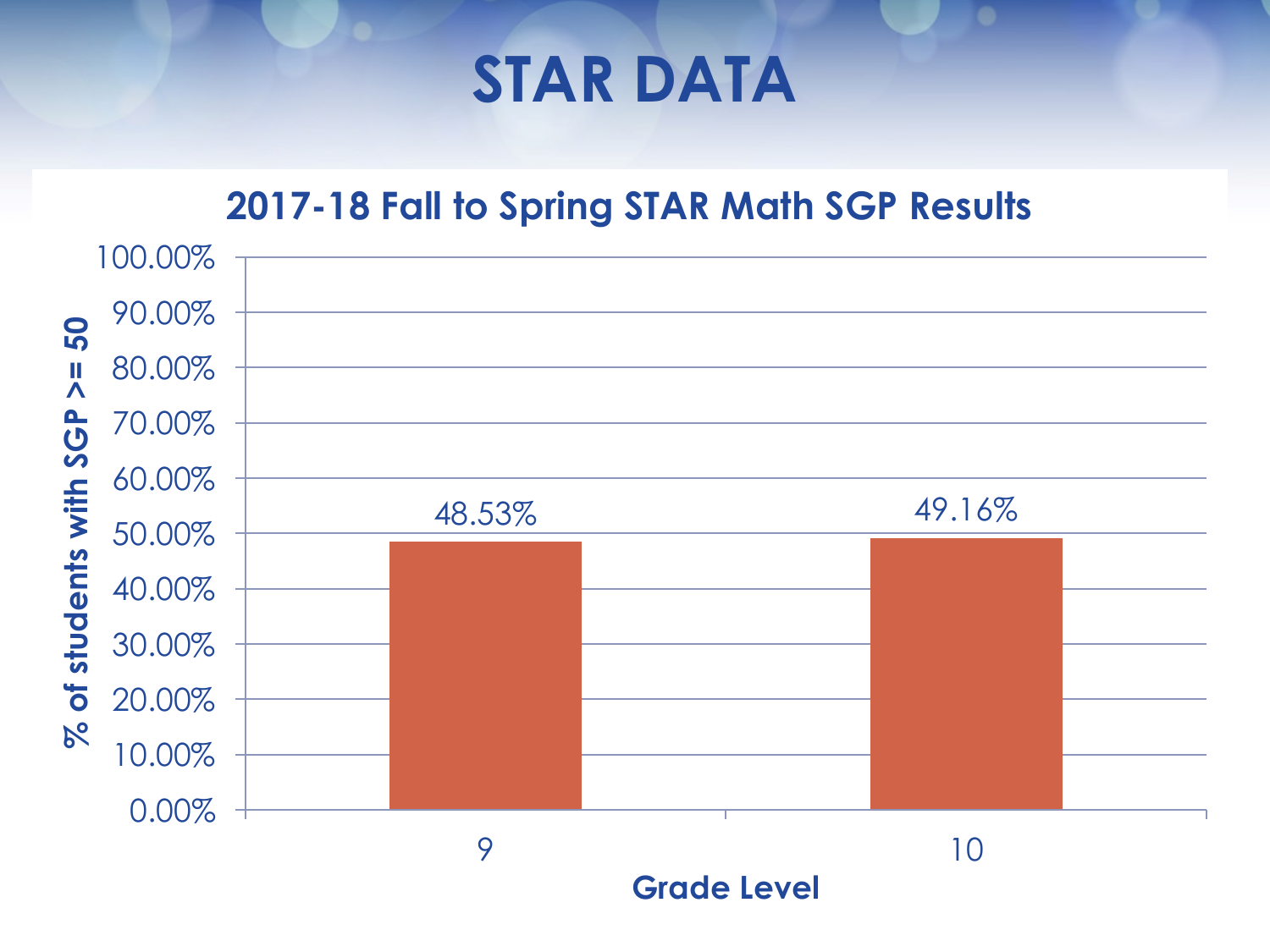### **STAR Data**

#### **2017-18 Fall to Spring STAR Reading SGP Results**

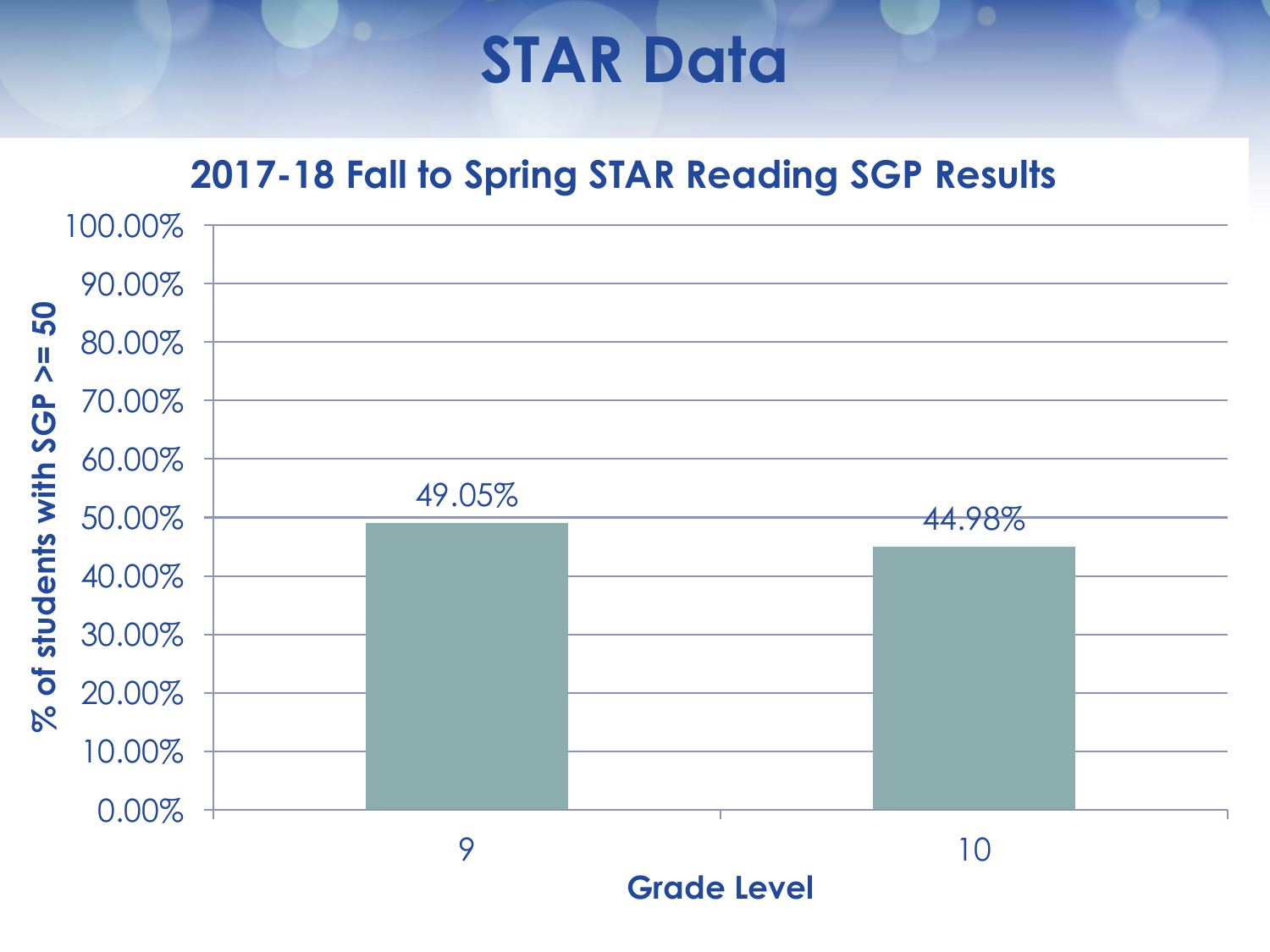## **MCA Results**

#### **2018 Math MCA Results**

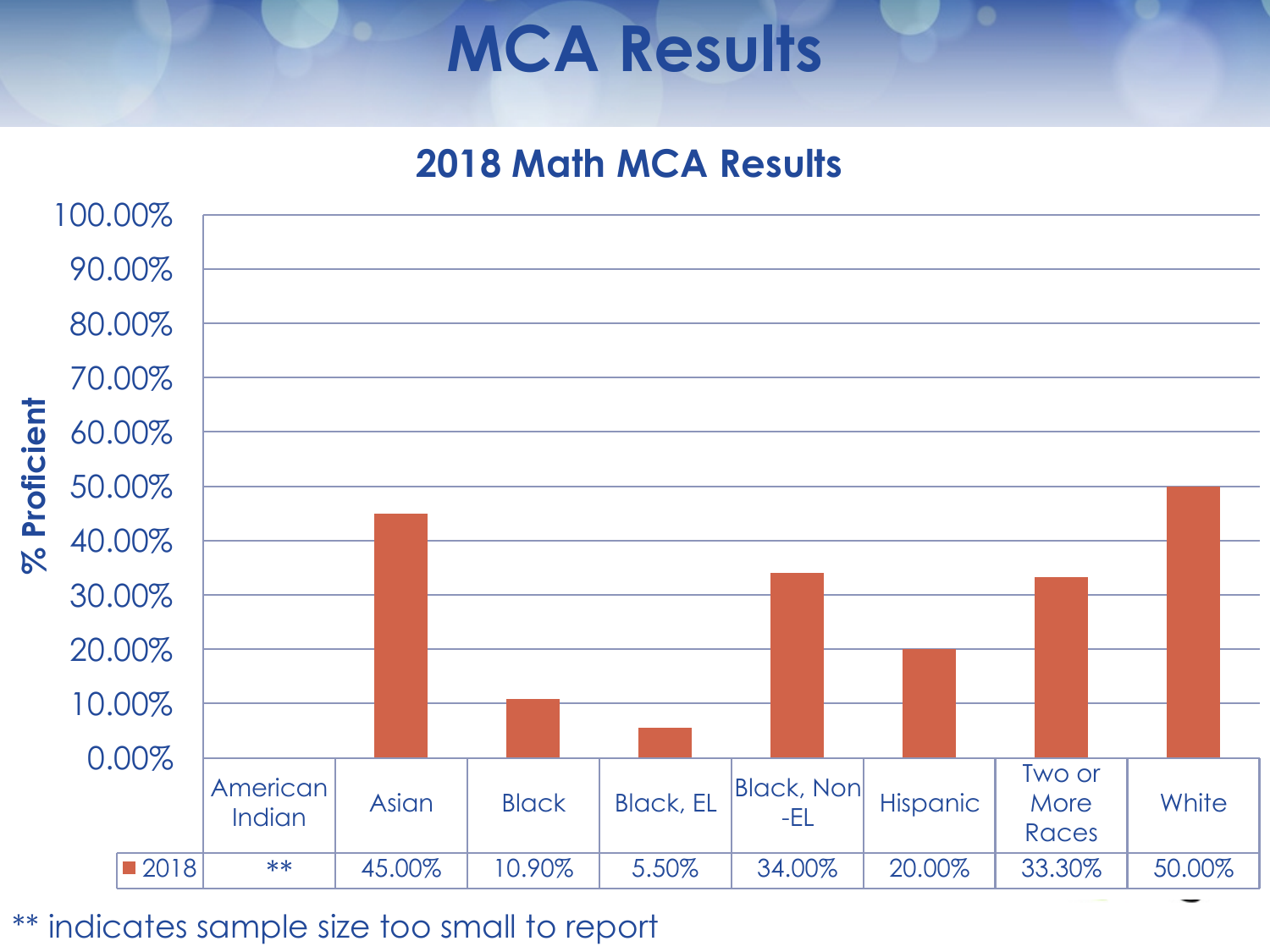## **MCA Results**

#### **2018 Reading MCA Results**

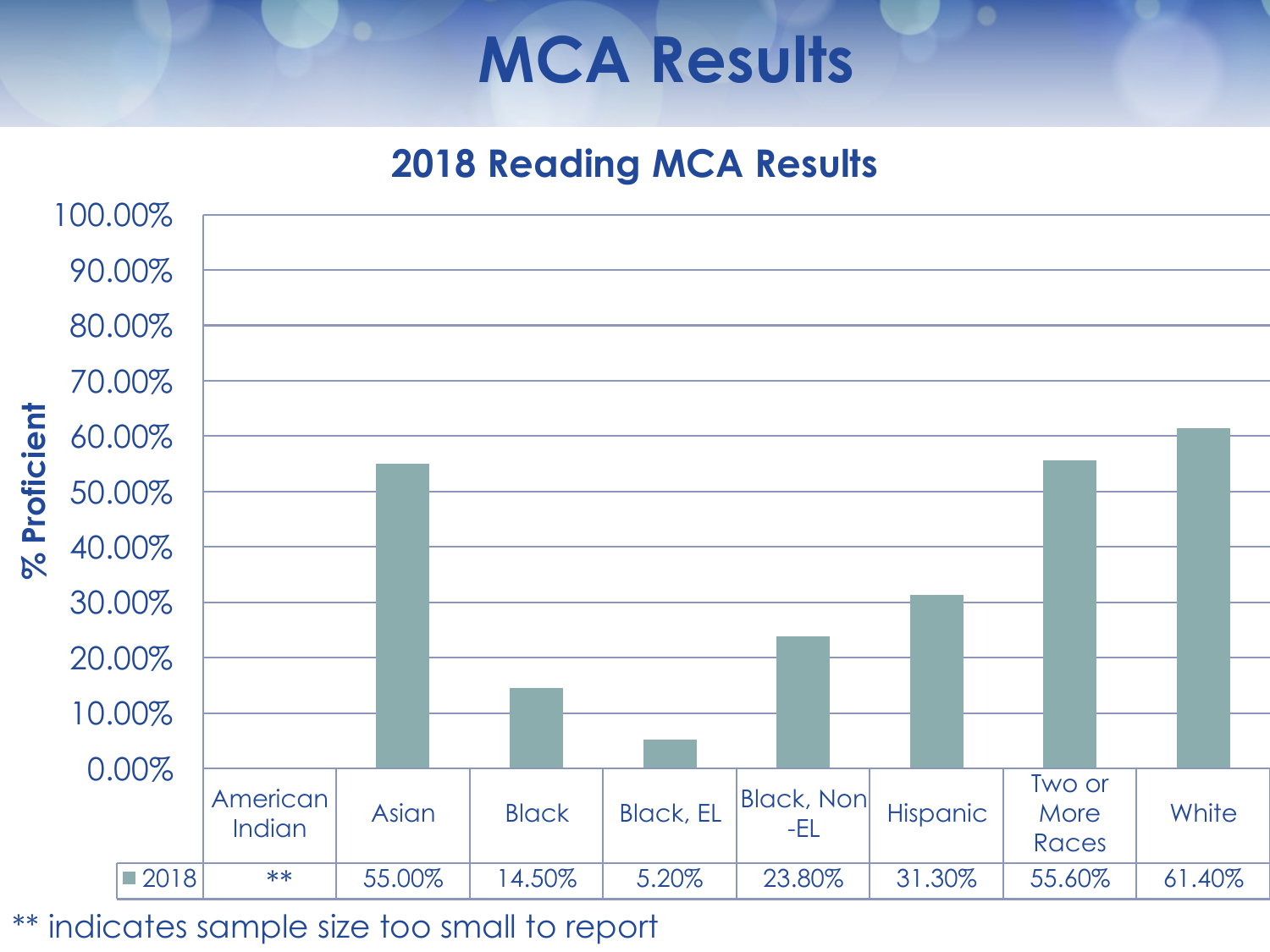## **Graduation Rates**

#### **2017 Graduation Rates**

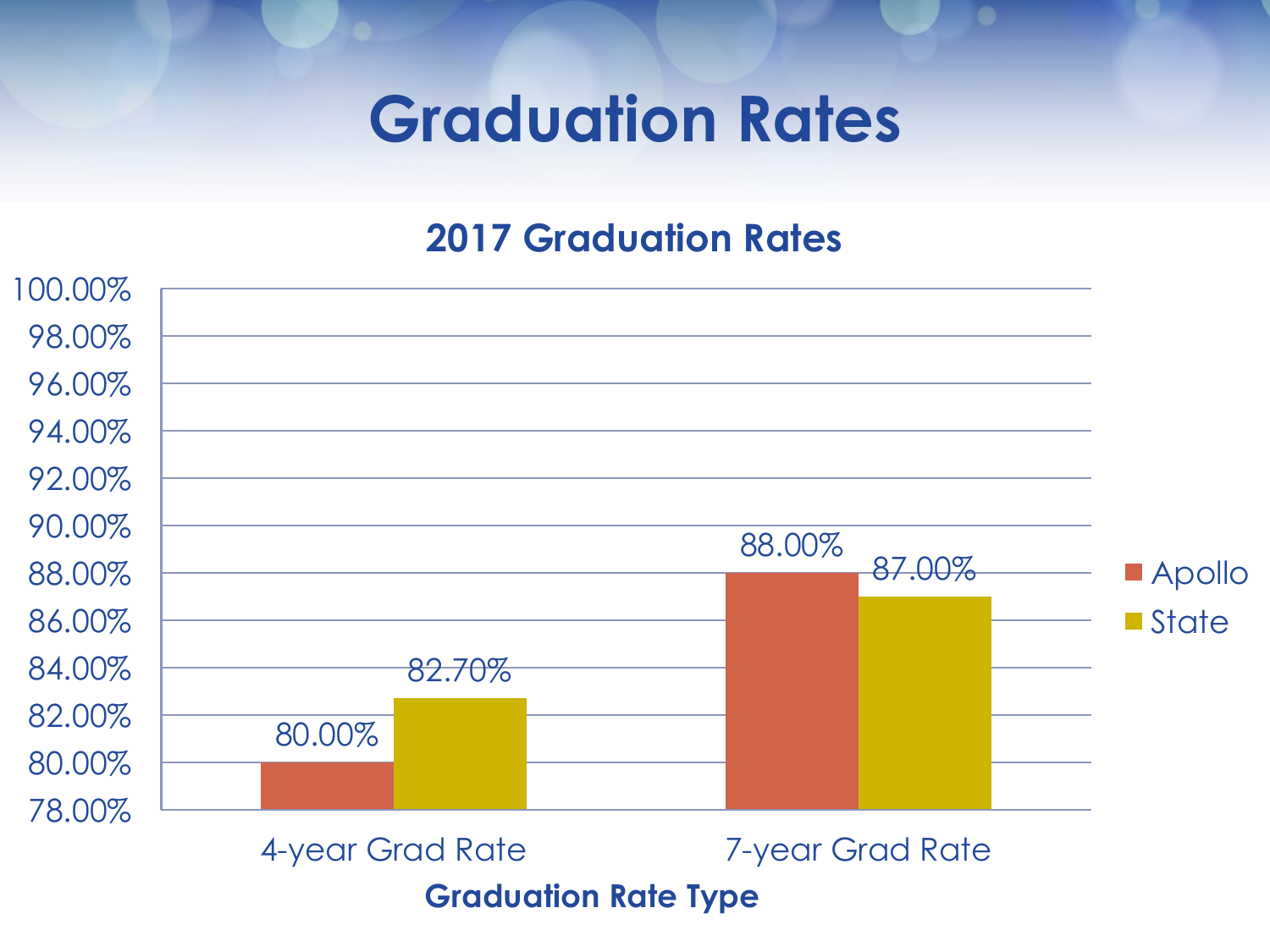### **College Readiness**

#### **Score** Apollo State 35 33 31 29 27 25 23 21 19 17 19.5 21.3 **Average Composite ACT Score of 2018 Graduating Class**

#### **% of Total AP Students with Scores 3+**100.00% 95.00% 90.00% 85.00% of students **% of students** 80.00% 75.00%  $8<sup>o</sup>$ 70.00% 67.10% 66.70% 65.00% 61.30% 60.00% 55.00% Apollo State Global